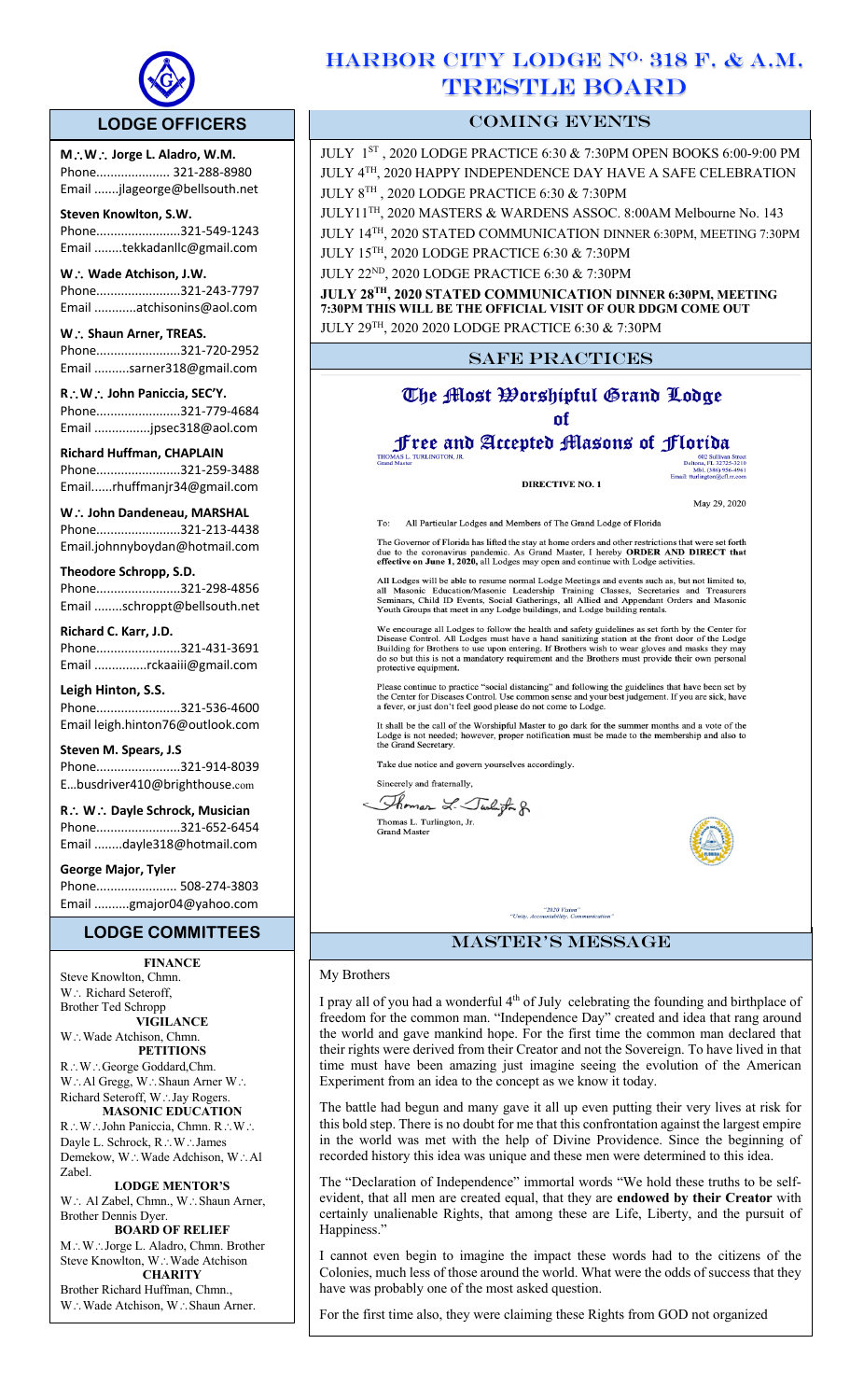#### **LODGE COMMITTEES cont.**

#### **LODGE PROPERTY**

W: Alan Greg, Chmn. W: Michael Hutzler, Brother Steve Knowlton, Brother Richard Huffman, Brother Dennis Dyer, R∴W∴ Ben Schwartz **LODGE INSTRUCTOR**

R.: H.: Gary Wilson **OFFICERS RITUAL ASSIST.** W.: Michael Hutzler, Chmn.

R∴W∴ James Demenmkow **CATECHISM INSTRUCTOR** R∴W∴James Demenkow, Ch R.H.: Gary Wilson, W.Jay Rogers, W.: Michael Hutzler. **LODGE LIBRARIAN** W: Al Zabel, Chmn. **SICKNESS & DISTRESS** R∴W∴ Thomas Moore, Chm W∴Al Gregg, Richard Huffman

**INVESTIGATION** As needed

#### **PAST MASTERS**

| *Aubrey Bates PDDGM 1954    |  |
|-----------------------------|--|
| *E. R. Mayfield 1955        |  |
| *Richard F. Griffie,1956    |  |
| PDDGM & PGM 1976-77         |  |
| Raymond McAlpine 1957       |  |
|                             |  |
| *Steven Rianaldo PDDGM1959  |  |
| *Richard F. Griffie,1960    |  |
| PDDGM & PGM 1976-77         |  |
| *Keith Brown 1961           |  |
|                             |  |
| * Charles McLin1963         |  |
| *George Schulthies1964      |  |
|                             |  |
| *Paul V. Gandy  1965        |  |
| *Adam Budris PDDGM1966      |  |
| John Beasley1967            |  |
|                             |  |
| *Robert Notvest1969         |  |
| Robert M. Bullock1970       |  |
| *Edward P. Abbott1971       |  |
| *Glenn T. StittPDDGM1972    |  |
| *Robert L. Goldsmith1973    |  |
| PDDGM, PGM 1983-84          |  |
| Carl G. Planck, Jr1974      |  |
| Douglas Dagley1975          |  |
| *Henry Farrow1976           |  |
| *Donald R. Pacetti1977      |  |
| Patrick A. Galbraith1978    |  |
|                             |  |
| *James H. Bragg1980         |  |
| Robert C. Birmie1981        |  |
| *Wallace L. Whiting1982     |  |
| Stanley W. Miller1983       |  |
| *Gerald T. Freese1984       |  |
| Ronald E. LaCair1985        |  |
| Charles R.R. Walle1986      |  |
| Corenth Owens1987           |  |
| Karol M. DziegielPDDGM1988  |  |
| Allen P. Gregg1989          |  |
|                             |  |
| *George Ed. Gardner, Jr1991 |  |
| William C. White1992        |  |
| Kenneth L. Jenkins 1993     |  |
| Robert P. Edmiston1994      |  |
| Thomas L. MoorePDDGM1995    |  |
|                             |  |
| Mark C. Mason1997           |  |
| John PanicciaPDDGM1998      |  |
| Dayle SchrockPDDGM1999      |  |
|                             |  |
| Gary Wilson2001             |  |
| Fred BakerPDDGM2002         |  |
| Ron TrinklePDDGM2003        |  |
|                             |  |
|                             |  |
|                             |  |
| George GoddardPDDGM 2006    |  |
|                             |  |
| Michael Hutzler2008         |  |
| James DemenkowPDDGM2009     |  |
|                             |  |
| Wade Atchison2011           |  |

#### master's message

religion, for at that time power was share between the sovereign and organized religion in a particular country with suppression of others faith.

And if the beginning of this Declaration was beautiful, the ending was just as powerful read these words.

"And for the support of this Declaration, with a firm reliance on the protection of **Devine Providence,** we mutually pledge to each other our Lives, our Fortunes and our sacred Honor." These words no doubt have power.

Again, this Document started with invoking the importance of GOD to man, starting with the quote "of Nature's God entitled them", that we were "endowed by our Creator", and we seek "the support Devine Providence" in our endeavor.

As Masons we are taught the importance of and that we need dedicate time to our God on a daily basis in the explanation of the 24inch gage, Brothers let's get back to basics and practice that which we have been taught, with HIM everything is possible. Let us focus and practice Masonry to its fullest.

I look forward to our meetings this summer, the Brethren have voted to remain open during the summer as we have missed so many meetings this year due to the virus.

My Brothers, remember that every Wednesday unless cancel we have practice starting at 6:30pm and 7:30pm. Please feel free to come by and enjoy the esoteric work and the fellowship. We are privilege to have two instructors  $R.H.:$  Gary Wilson Lodge Instructors and our very own R. $:H\colon$  Jay Rodgers the District Instructor let's take advantage of this good fortune.

I pray you are doing well, if you need assistance please do NOT hesitate to contact me or any of the officers if you need assistance.

A happy anniversary I will have been in this land that adopted me 53 years this coming 27th of July. "God Bless America, Land that I LOVE.

#### **Brethren On the 28th we will be hosting the Official Visit of our DDGM, please come out and hear the MWGM Thomas Turlington's Message**

Jorge L. Aladro, Worshipful Master

## Senior Warden's message

"Hello again my Brothers! I am very glad to have been able to see some of you at meetings and practices again. I would like to urge those who are comfortable with coming out, to please attend our practices, as Br. Gary Wilson has so graciously dedicated his time to our lodge for Wednesday ritual practices at 6:30 p.m. and 7:30p.m..

We are very fortunate to have a Brother who is so well versed in our ritual work, dedicated to assisting us in our efforts to become more proficient, as well as Br. Jay Rodgers who is our District Instructor. Please take advantage of their time and willingness to instruct!

Br. Steven Knowlton"

Senior Warden

### Junior Warden's message

My Brothers,

It was so nice to join together again with my brothers. We are now faced with the challenge to bring our fraternity out of this black hole we have been faced with. The times we are in is unprecedented in our history. Now, more than ever our country needs men of integrity, men seeking the light of truth. Let us be that shining example that reinvigorates our fraternity, our community, our state, and our country.

God bless all of you, and God Bless the United States of America!!

W:. Wade A. Atchison Junior Warden

#### Secretary's message

My Brothers,

Greetings! I pray that everyone and their Families are doing well during this crazy time!

I know it has been a trying time but according to Article X Section 20 of the Constitution of Masonic Law Delinquent Dues Notices have been sent out.

Please check your dues card and if you DO NOT have a 2020 Dues card contact me.

I thank you for your understanding and my Family is praying for your wellness and safety.

Respectfully and Fraternally,

 $R:W:$  John Paniccia Secretary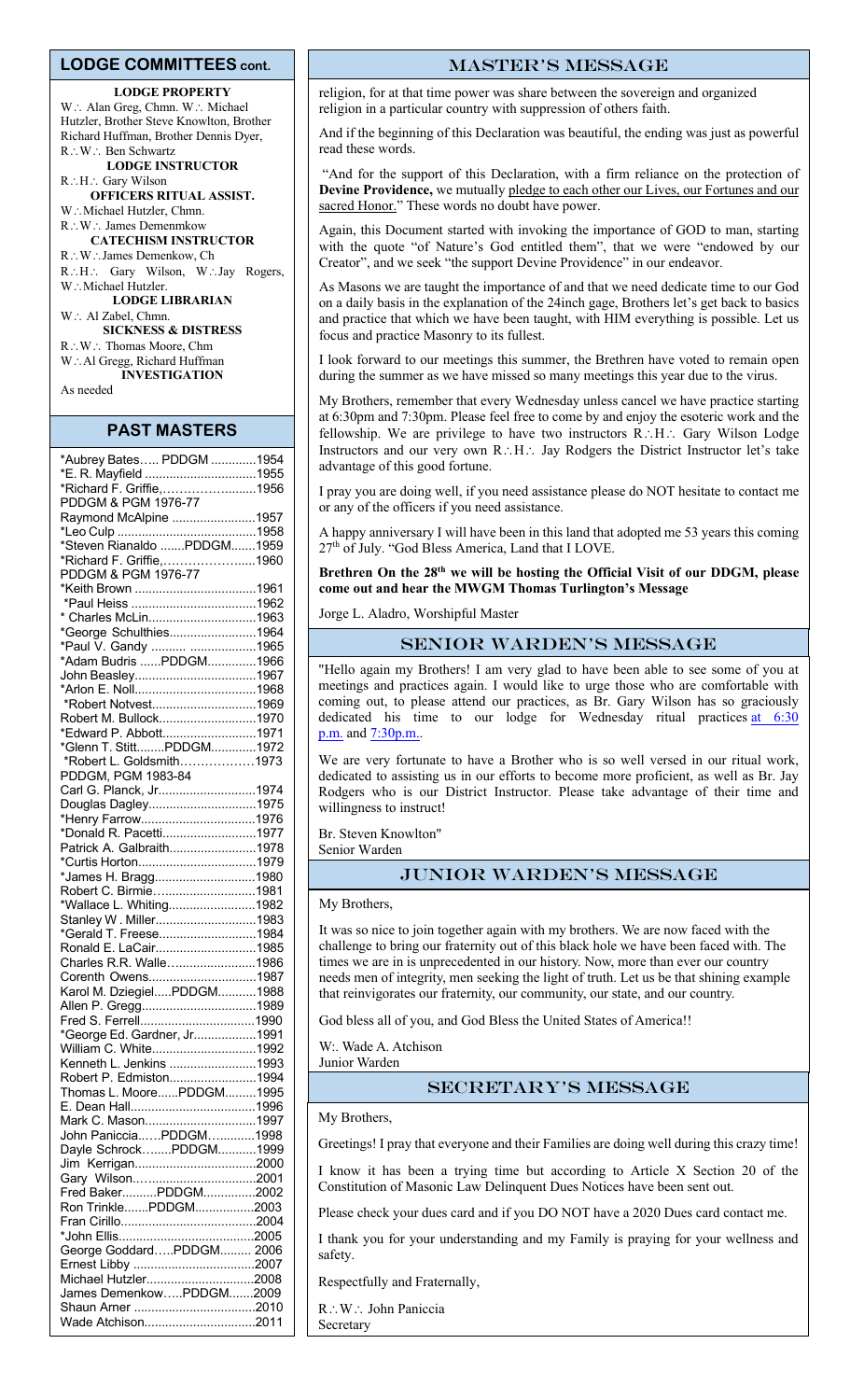#### **PAST MASTERS cont.**

| Richard Seteroff 2012                                                 |  |  |  |  |
|-----------------------------------------------------------------------|--|--|--|--|
| John Dandeneau2014                                                    |  |  |  |  |
|                                                                       |  |  |  |  |
| Doughlas Setzer 2016                                                  |  |  |  |  |
| Kevin Smithwick 2017                                                  |  |  |  |  |
|                                                                       |  |  |  |  |
| John Dandeneau2019                                                    |  |  |  |  |
| <b>Affiliated Past Masters</b>                                        |  |  |  |  |
|                                                                       |  |  |  |  |
| *William Thomas1981                                                   |  |  |  |  |
| *Ernest G. Peterson1986                                               |  |  |  |  |
| *Erwin C. Hamm 1988                                                   |  |  |  |  |
| Jorge L. Aladro 1989                                                  |  |  |  |  |
| DDGM, PGM 2012-13                                                     |  |  |  |  |
|                                                                       |  |  |  |  |
| *Charles E. Bryant 1999<br>$*D_{\text{sh}} \sim A \cdot D_{\text{h}}$ |  |  |  |  |

\*Robert A. Buotte...................2000, 2001 Barry R. Shaffer………………2001,2019 Roger Fowler………….………2002,2007 Steven B. Walden.....PDDGM......... 2009 Benjamin Schwartz…..PDDGM...... 2009

# **BIRTHDAYS/ANNIVERSARIES**

### **BIRTHDAYS**

| Garland C Hostetter          | 7/02 |
|------------------------------|------|
| David M. Velez               | 7/02 |
| David M. Ryan                | 7/03 |
| Charles R. R. Walle          | 7/06 |
| John Paniccia                | 7/08 |
| Ernest P. Miller, Jr.        | 7/09 |
| Carl G. Planck, Jr.          | 7/12 |
| James R. Cox.                | 7/12 |
| Karol M. Dziegiel            | 7/13 |
| George R. Major              | 7/15 |
| Otto W. West                 | 7/17 |
| Jerry E. Vanderzyl           | 7/19 |
| Paul M. Marek                | 7/19 |
| Richard M. Veale             | 7/20 |
| Paul M. Simmons              | 7/21 |
| Alfred A. Zabel              | 7/23 |
| Gary G. Wilson               | 7/26 |
| Charles J. Brown             | 7/27 |
| Raul R. Flores               | 7/29 |
| <b>MASONIC ANNIVERSARIES</b> |      |
| George O. Mabry, Jr.         | 7/01 |
| Robert P. Edmiston           | 7/11 |
|                              |      |

Continues on back of Trestle Board

### Trestle board request

#### **My Brothers.**

**In order to have better communications and reduce the cost of Mailing the Trestle Board we are asking to please send us your email. Your email will be kept secure and will only be used to send you the Trestle Board. We will be most appreciative if you can assist us with this request. Send email to the Secretary or Worshipful Master.**

#### **Thanks to those that have send in their emails.**

#### CHAPLAIN's message

Brothers all, it was just a few weeks ago that we were approaching a zero count of new COVID 19 cases in the U.S. and now, here we go again. As it is being confirmed the lowering of our guard has a direct impact on the current increase in numbers of the COVID 19 virus. Brothers it is incumbent on us not to drop our guard, the lifesaving practices of wearing a mask, washing our hands frequently, and social distancing are practices we can LIVE with.

I would like you to include in your prayers, W:. Wade's wife Tracy, M:.W:. Jorge's father, R.W. John Paniccia's Father, and the Brother of the Junior Warden in the Melbourne Lodge, he is a Doctor in Columbia Fighting the COVID19 virus, he is now a patient of the virus struggling to stay alive. It is incumbent upon all Mason's to keep these and all Brother Masons in your prayers.

I hasten to tell each of you that this virus is not just a regular virus it is not going away any time soon, it is one to be respected and you are well advised to maintain your guard against it as mention above.

Prayerfully yours, Bro. Richard Huffman, Chaplain

### MONTHLY CHARITY

I would like to suggest the Charity of the Month; Serene Harbor, it is a domestic violence shelter in Palm Bay. The facility's kitchen burned, it's restoration, the facility's on-going maintenance, and programs are in need of money.

Please donate to this worthy cause as liberally as your situation permit, they need our help

#### PETITION'S IN PROGRESS

No petitions in progress.

Sickness & distress

**See Chaplain's Message**

#### Did you know

#### **VI. OF BEHAVIOR, VIZ.: CON'T**

#### **4. Behavior in Presence of Strangers Not Masons**

You shall be cautious in your words and carriage, that the most penetrating stranger shall not be able to discover or find out what is not proper to be intimated; and sometimes you shall divert a discourse, and manage it prudently for the honour of the worshipful Fraternity.

#### **5. Behavior at Home and in your Neighborhood**

You are to act as becomes a moral and wise man; particularly, not to let your family, friends, and neighbours know the concerns of the Lodge, etc., but wisely to consult your own honour, and that of the

ancient Brotherhood, for reasons not to be mentioned here. You must also consult your health, by not continuing together too late, or too long from home, after Lodge hours are past; and by avoiding gluttony or drunkenness that your families be not neglected or injured, nor you disabled from working.

#### **6. Behavior Towards a Strange Brother**

You are cautiously to examine him, in such a method as prudence shall direct you, that you may not be imposed upon by an ignorant false pretender, whom you are to reject with contempt and derision, and beware of giving him any hints of knowledge.

But if you discover him to be a true and genuine Brother, you are to respect him accordingly; and if he is in want, you must relieve him if you can, or else direct him how he may be relieved; you must employ him some days, or else recommend him to be employed. But you are not charged to do beyond your ability, only to prefer a poor Brother, that is a good man and true, before any other poor people in the same circumstances.

Finally, all these Charges you are to observe, and also those that shall be communicated to you in another way; cultivating brotherly love, the foundation and capstone, the cement and glory of this ancient Fraternity, avoiding all wrangling and quarrelling, all slander and backbiting, nor permitting others to slander any honest Brother, but defending his character, and doing him all good offices, as far as consistent with your honour and safety, and no farther. And if any of them do you injury, you must apply to your own or his Lodge; and from thence you may appeal to the Grand Lodge at the Quarterly Communication, and from thence to the Annual Grand Lodge, as has been the ancient laudable conduct of our forefathers in every nation; never taking a legal course but when the case cannot be